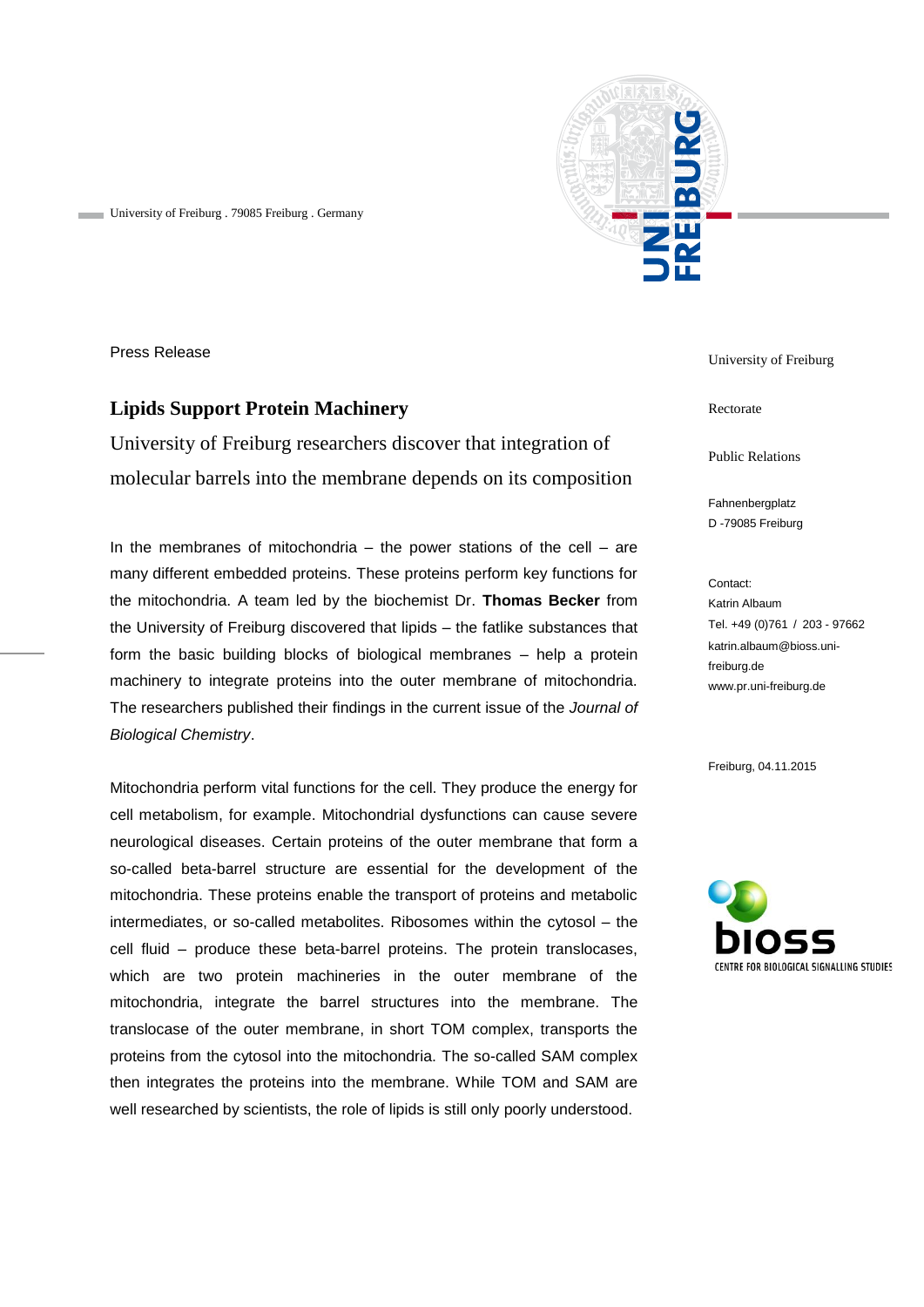In mitochondria, the main building block of the membranes are the so-called 2 phospholipids, of which phosphatidylcholine (PC) is the most abundant one. Becker's team discovered a previously unknown role of PC in the development of beta-barrel proteins. The scientists found out that the function of the SAM complex depends on the concentration of PC in the membrane. In collaboration with the research group of Professor Dr. **Günther Daum** from the Graz University of Technology in Austria, the team from the University of Freiburg analysed the mitochondria of baker's yeast mutants, which had a significantly lower concentration of PC. **Max-Hinderk Schuler** from Becker's research group at the Institute for Biochemistry and Molecular Biology of the University of Freiburg demonstrated that, in the mutated baker's yeast, the integration of the beta-barrel proteins into the outer membrane is impaired. This can be explained by the fact that the function and stability of the SAM complex in these mutants is disturbed. In contrast, the activity of the TOM complex is not inhibited. This means that beta-barrel proteins can pass the TOM complex unimpeded, while their integration into the outer membrane does not occur at full speed when the concentration of PC is reduced. This work shows that protein machinery and lipids are closely connected in protein transport and that the integration of the beta-barrel proteins in the target membrane depends on the composition of the membrane.

This project is a collaboration of the Collaborative Research Centre 746: Functional Specificity by Coupling and Modifications of Proteins, the Cluster of Excellence BIOSS Centre for Biological Signalling Studies and a project grant from the German Research Foundation (Deutsche Forschungsgemeinschaft, DFG).

## **Original publication:**

Schuler, M.-H., Di Bartolomeo, F., Böttinger, L., Horvath, S.E., Wenz, L.-S., Daum, G. and Becker, T. (2015) Phosphatidylcholine affects the role of the sorting and assembly machinery in the biogenesis of mitochondrial  $\beta$ -barrel proteins. J. Biol. Chem. 290, 26523-26532. DOI: 10.1074/jbc.M115.687921

## **Caption:**

The University of Freiburg achieves top positions in all university rankings. Its research, teaching, and continuing education have received prestigious awards in nationwide competitions. Over 24,000 students from 100 nations are enrolled in 188 degree programs. Around 5,000 teachers and administrative employees put in their effort every day – and experience that family friendliness, equal opportunity, and environmental protection are more than just empty phrases here.